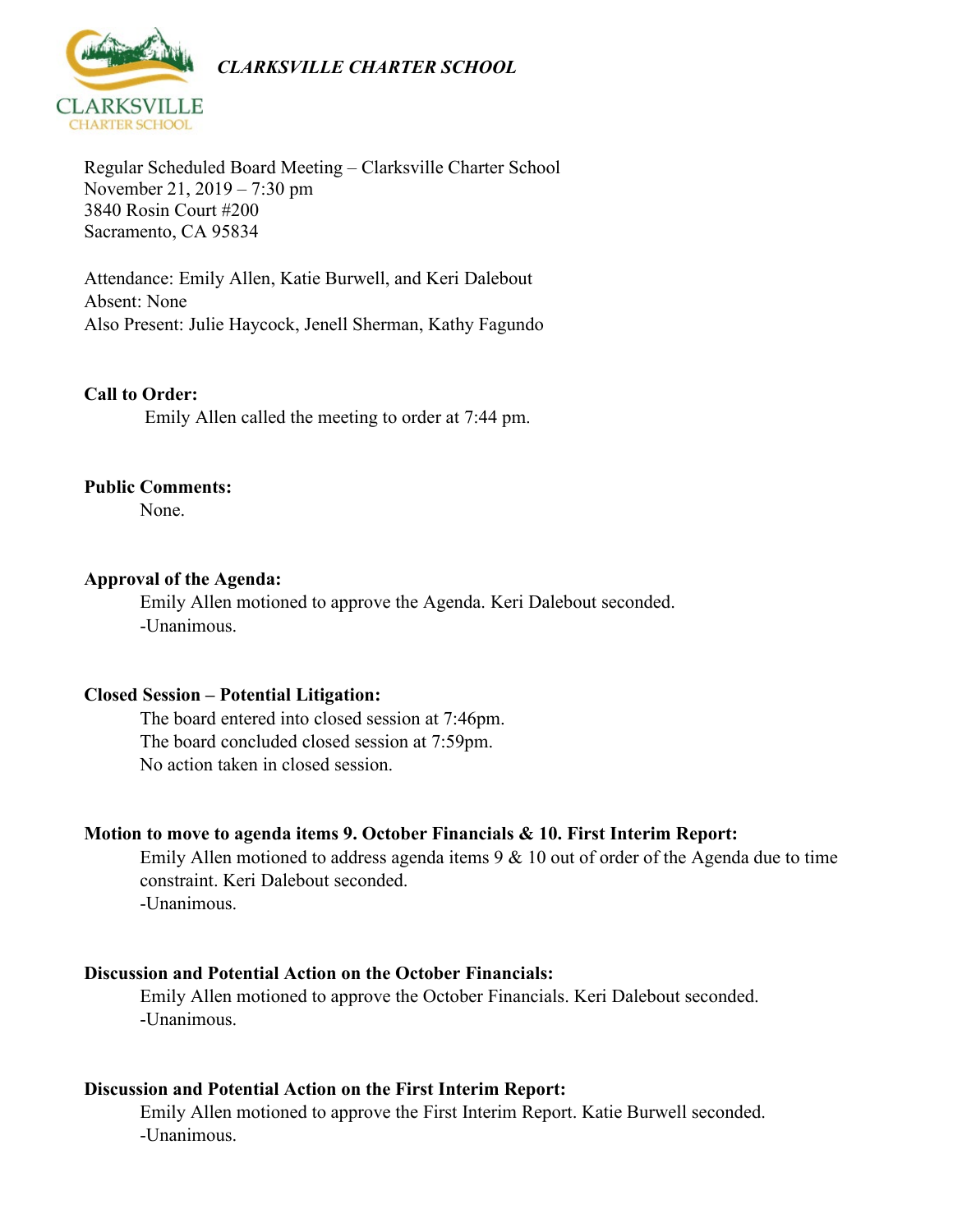

*CLARKSVILLE CHARTER SCHOOL*

# **Principal's Report:**

The Board of Directors was presented with a report from the Principal on the following:

- Enrollment
- NHS and NJHS Membership
- SB  $126$
- Charter Renewal Update

### **Discussion on the Summary of Insurance Coverage:**

The Board was presented with information on the Summary of Insurance Coverage.

# **Discussion and Potential Action on the Board Meeting Calendar and Location:**

Emily Allen motioned to change the board meeting location to be in El Dorado Hills and for the new start time to be 7:00 pm. Katie Burwell seconded. -Unanimous.

# **Discussion and Potential Action on the Board Meeting Minutes:**

Emily Allen motioned to approve the Board Meeting Minutes. Keri Dalebout seconded. -Unanimous.

### **Discussion and Potential Action on the Conflict of Interest Code:**

Emily Allen motioned to approve the Conflict of Interest Code. Keri Dalebout seconded. -Unanimous.

# **Discussion and Potential Action on the Resolution of the Board of Directors of Clarksville Charter School Joining the California Charter Schools Joint Powers Authority:**

Emily Allen motioned to approve the Resolution of the Board of Directors of Clarksville Charter School in joining the California Charter Schools Joint Powers Authority. Katie Burwell seconded.

-Unanimous.

# **Discussion and Potential Action on the Healthy Youth Act Curriculum:**

The board was presented with information on the Healthy Youth Act Curriculum. No action taken.

# **Discussion and Potential Action on the Non-Compliance Policy:**

Emily Allen motioned to approve the Non-Compliance Policy. Keri Dalebout seconded. -Unanimous.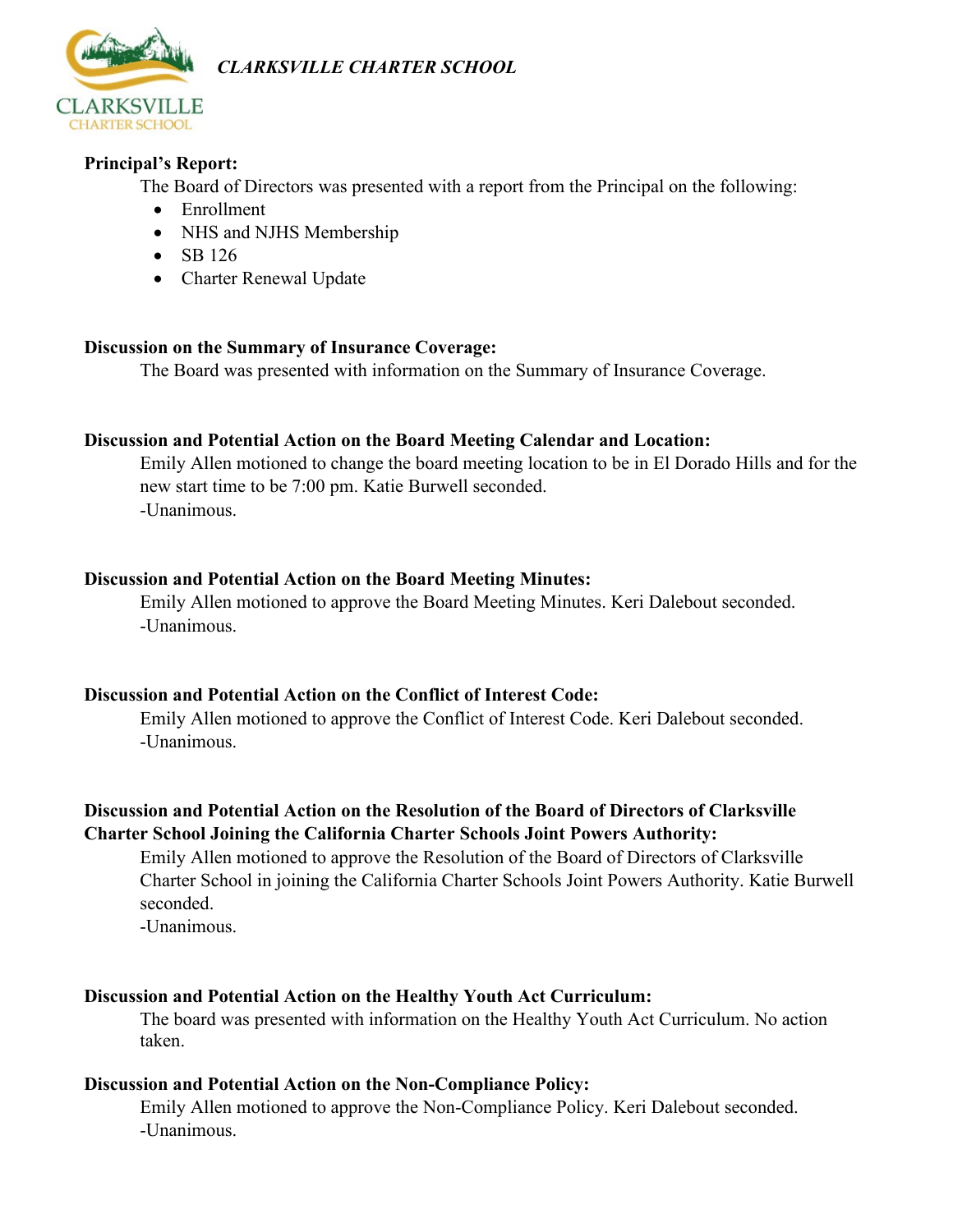

*CLARKSVILLE CHARTER SCHOOL*

### **Discussion and Potential Action on the Investigation Process Regarding Residency:**

Emily Allen motioned to approve the Investigation Process Regarding Residency. Keri Dalebout seconded. -Unanimous.

### **Discussion and Potential Action on the Withdrawal Policy and Disenrollment Letter:**

Emily Allen motioned to approve the Withdrawal Policy and Disenrollment Letter. Keri Dalebout seconded. -Unanimous.

### **Discussion and Potential Action on the Vendor Agreements:**

Emily Allen motioned to approve the Vendor Agreements. Keri Dalebout seconded. -Unanimous.

### **Discussion and Potential Action on the Promotion, Acceleration and Retention Policy:**

Emily Allen motioned to approve the Promotion, Acceleration and Retention Policy. Katie Burwell seconded.

-Unanimous.

### **Discussion and Potential Action on the Comprehensive School Safety Plan:**

Emily Allen motioned to approve the Comprehensive School Safety Plan. Katie Burwell seconded. -Unanimous.

# **Discussion and Potential Action on the EL Plan:**

Emily Allen motioned to approve the EL Plan. Keri Dalebout seconded. -Unanimous.

#### **Discussion and Potential Action on the Nomination and Appointment of Board Members:**

"The Board of Directors for Clarksville Charter School instructs the committee appointed to seek and nominate new members to the Board of Directors to pause the process till further notice."

Emily Allen motioned to approve the above quoted instruction of the Board of Directors. Keri Dalebout seconded.

-Unanimous.